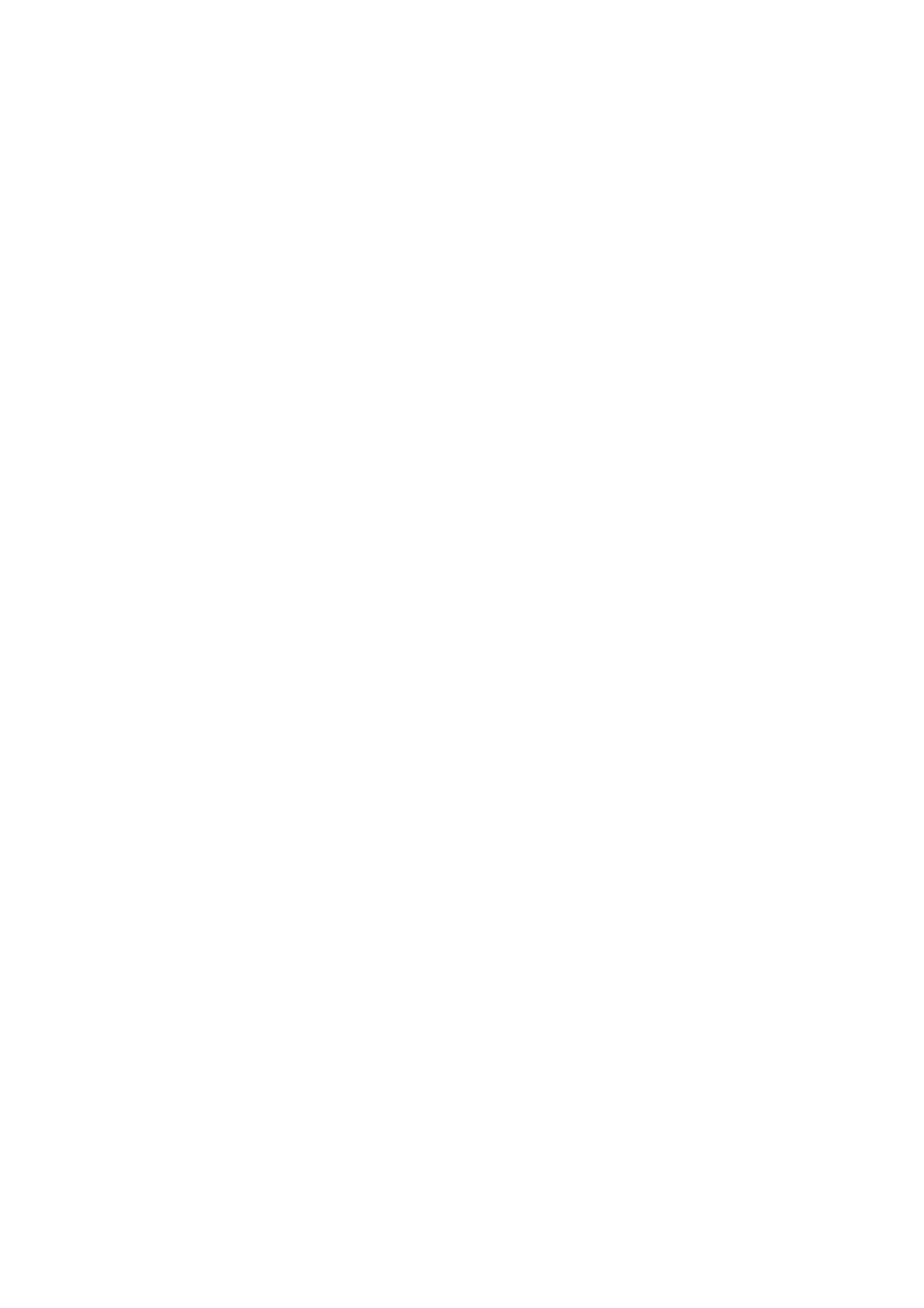TYPE OF DWELLING The number of dwelling units approved in Western Australia during 2001–2002 is shown in the table below, for each type of category, together with the distribution of each dwelling category as a percentage of total dwelling units approved for 2000–2001 and 2001–2002.

### DWELLING UNITS BY TYPE

| Type of dwelling                                            | <b>Number</b><br>of units | 2001-2002 2001–2002<br>% of total<br>dwellings | 2000-2001<br>% of total<br>dwellings |
|-------------------------------------------------------------|---------------------------|------------------------------------------------|--------------------------------------|
| New residential                                             |                           |                                                |                                      |
| Houses                                                      | 17 353                    | 85.6                                           | 79.2                                 |
| Other residential building                                  |                           |                                                |                                      |
| Semi-detached, row or terrace<br>houses, townhouses etc of: |                           |                                                |                                      |
| 1 storey                                                    | 1453                      | 7.2                                            | 8.0                                  |
| 2 or more storeys                                           | 458                       | 2.3                                            | 3.1                                  |
| Total                                                       | 1911                      | 9.4                                            | 11.1                                 |
| Flats, units, apartments in a<br>building of:               |                           |                                                |                                      |
| 1 or 2 storeys                                              | 255                       | 1.3                                            | 1.1                                  |
| 3 storeys                                                   | 293                       | 1.4                                            | 1.0                                  |
| 4 or more storeys                                           | 283                       | 1.4                                            | 4.0                                  |
| Total                                                       | 831                       | 4.1                                            | 6.1                                  |
| Total other residential building                            | 2742                      | 13.5                                           | 17.3                                 |
| Other                                                       |                           |                                                |                                      |
| Alterations and additions to residential                    |                           |                                                |                                      |
| building                                                    | 54                        | 0.3                                            | 1.0                                  |
| Conversions                                                 | 67                        | 0.3                                            | 2.3                                  |
| Non-residential building                                    | 66                        | 0.3                                            | 0.3                                  |
| <b>Total building</b>                                       | 20 282                    | 100.0                                          | 100.0                                |

SUMMARY COMMENT The number of dwelling units approved in 2001-2002 was 20,282, a 32.9% increase on the previous financial year. New houses as a proportion of total dwellings increased from 79.2% in 2000-2001 to 85.6% in 2001-2002. New other residential dwellings fell from 17.3% in 2000-2001 to 13.5% of total dwellings in 2001-2002.